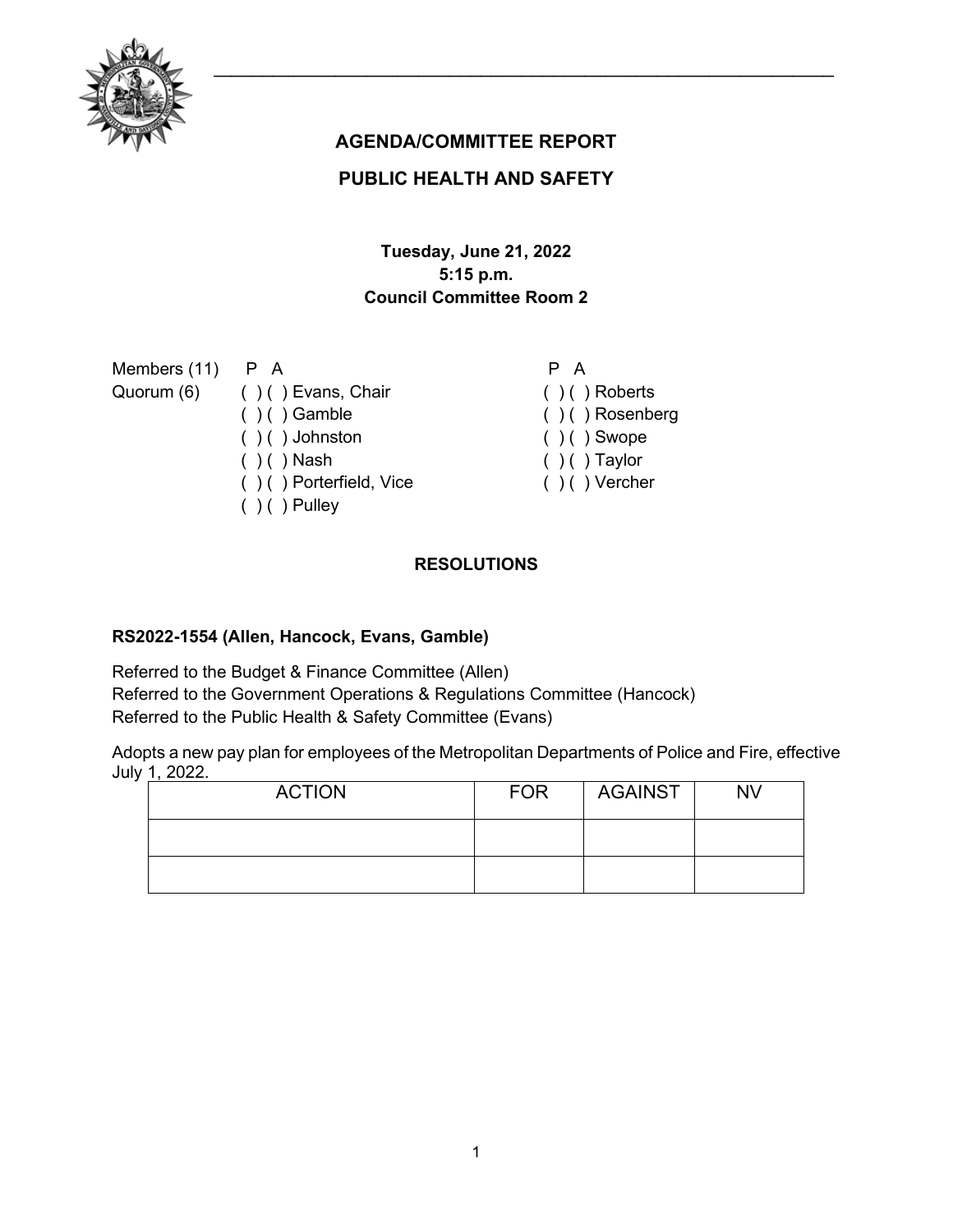## **RS2022-1555 (Allen, Hancock, Evans, Gamble)**

Referred to the Budget & Finance Committee (Allen) Referred to the Government Operations & Regulations Committee (Hancock) Referred to the Public Health & Safety Committee (Evans)

A resolution adopting a new pay plan for employees of the Metropolitan Board of Health, effective July 1, 2022.

| <b>ACTION</b> | <b>FOR</b> | AGAINST | <b>NV</b> |
|---------------|------------|---------|-----------|
|               |            |         |           |
|               |            |         |           |

#### **RS2022-1591 (Allen, Evans)**

Referred to the Budget & Finance Committee (Allen)

Referred to the Public Health & Safety Committee (Evans)

Approves an interlocal cooperation and mutual aid agreement between the Metropolitan Government of Nashville and Davidson County ("Metro") and the City of Brentwood, City of Franklin, City of Goodlettsville, City of Hendersonville, City of Murfreesboro, and Wilson County, to create and operate a US&R/Water Rescue Team that will provide response and rescue services.

| <b>ACTION</b> | <b>FOR</b> | <b>AGAINST</b> | <b>NV</b> |
|---------------|------------|----------------|-----------|
|               |            |                |           |
|               |            |                |           |

### **RS2022-1592 (Evans, Welsch)**

Referred to the Public Health & Safety Committee (Evans)

Approves an affiliation agreement between the Metropolitan Government of Nashville and Davidson County, acting by and through the Metropolitan Board of Health, and Lipscomb University to provide the opportunity for students enrolled in various health professions to encounter a wide range of clinical experience opportunities.

| <b>ACTION</b> | <b>FOR</b> | AGAINST | <b>NV</b> |
|---------------|------------|---------|-----------|
|               |            |         |           |
|               |            |         |           |